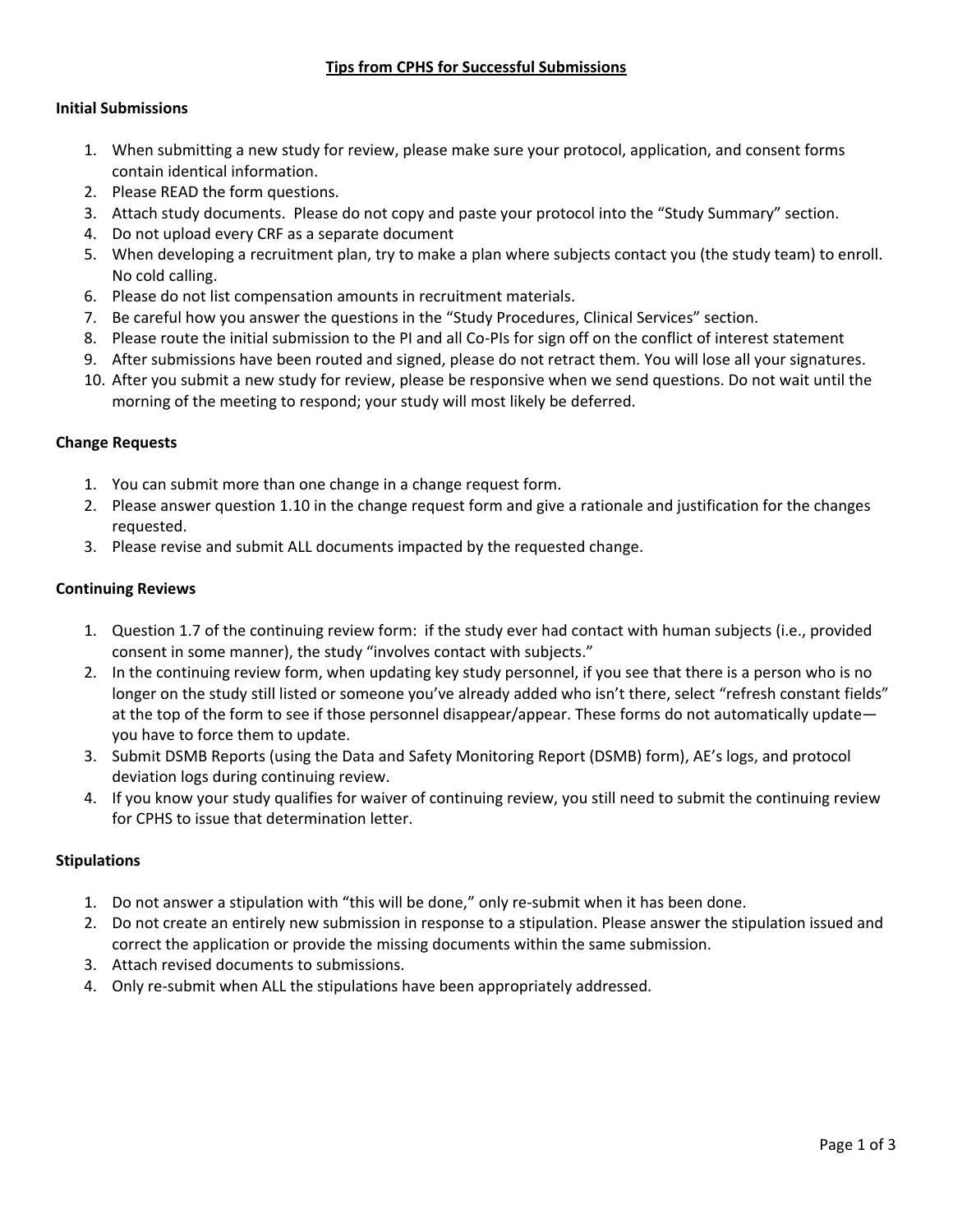# **Consent Forms**

- 1. Please use the templates provided on the [CPHS website.](https://www.uth.edu/cphs/templates-and-forms/)
- 2. When you need to revise your consent forms…DO NOT DOWNLOAD THE PDF AND TRY TO CONVERT IT TO A WORD DOCUMENT. Select "create a new version," download the Word document provided and edit that document.
	- a. Consent form style guide:
		- i. Use narrow margins
		- ii. Remove large gaps of space/section breaks
		- iii. Top margin 0.5" / Bottom margin 0.8" **Please leave the bottom right corner vacant for IRB stamp**
- 3. Please use the check-out/check-in function of iRIS.
- 4. Please do not print a lot of copies of your consent forms/study documents. These items can change and then you have wasted a bunch of paper.
- 5. The HIPAA language (now found in the "Privacy and Confidentiality" section) and the injury language are sections in the ICF that we cannot alter.
- 6. Do not submit documents that already contain an IRB Stamp; we will send those back.
- 7. Please submit Word versions of documents because we cannot edit PDFs.

### **Adverse Events**

- 1. Adverse events (AEs) should be [reported](https://www.uth.edu/cphs/policies/reporting-problems.htm) at the time of continuing review (in the adverse events log).
- 2. Serious adverse events (SAEs) should be reported within 7 calendar days of the first knowledge of the event.

### **Personnel Change Requests**

- 1. Several people can be added or removed on the same form.
- 2. Please include the full name (first and last name) of the person you are adding to the study.
- 3. Please specify the role of the personnel you are adding
- 4. When changing a PI and/or adding a new Co-PI, please route to that person for COI sign off.
- 5. When changing to a new PI, please attach ALL revised study documents with the new PI's name.
- 6. Personnel changes may be included on an IRB Change Requests and Amendments form IF and ONLY IF you are submitting other study changes in the same submission.

# **Education**

- 1. [Human subjects education](https://www.uth.edu/cphs/for-researchers/training.htm) = CITI Group 1: Biomedical Researcher and Key Personnel OR Group 2: Social and Behavioral Researchers and Key Personnel. Those are the only human subjects education courses we accept.
- 2. [GCP training](https://www.uth.edu/cphs/for-researchers/training.htm) is required for clinical trials.
- 3. Do not indicate on a submission form that your CITI training certificate was included on another study submission.
- 4. Additional education is available for iRIS by attending the iRIS training class with Barbara Legate. It's free and extremely helpful
- 5. IRB Office hours are also a wonderful way to ask questions and learn answers.

# **Potpourri**

- 1. Please allow at least 5 business days for all non-initial submissions.
- 2. Please include as much detail as possible with your submissions.
- 3. If your study will involve Memorial Hermann, (data or facilities) include the Memorial Hermann Hospital System Research Application.